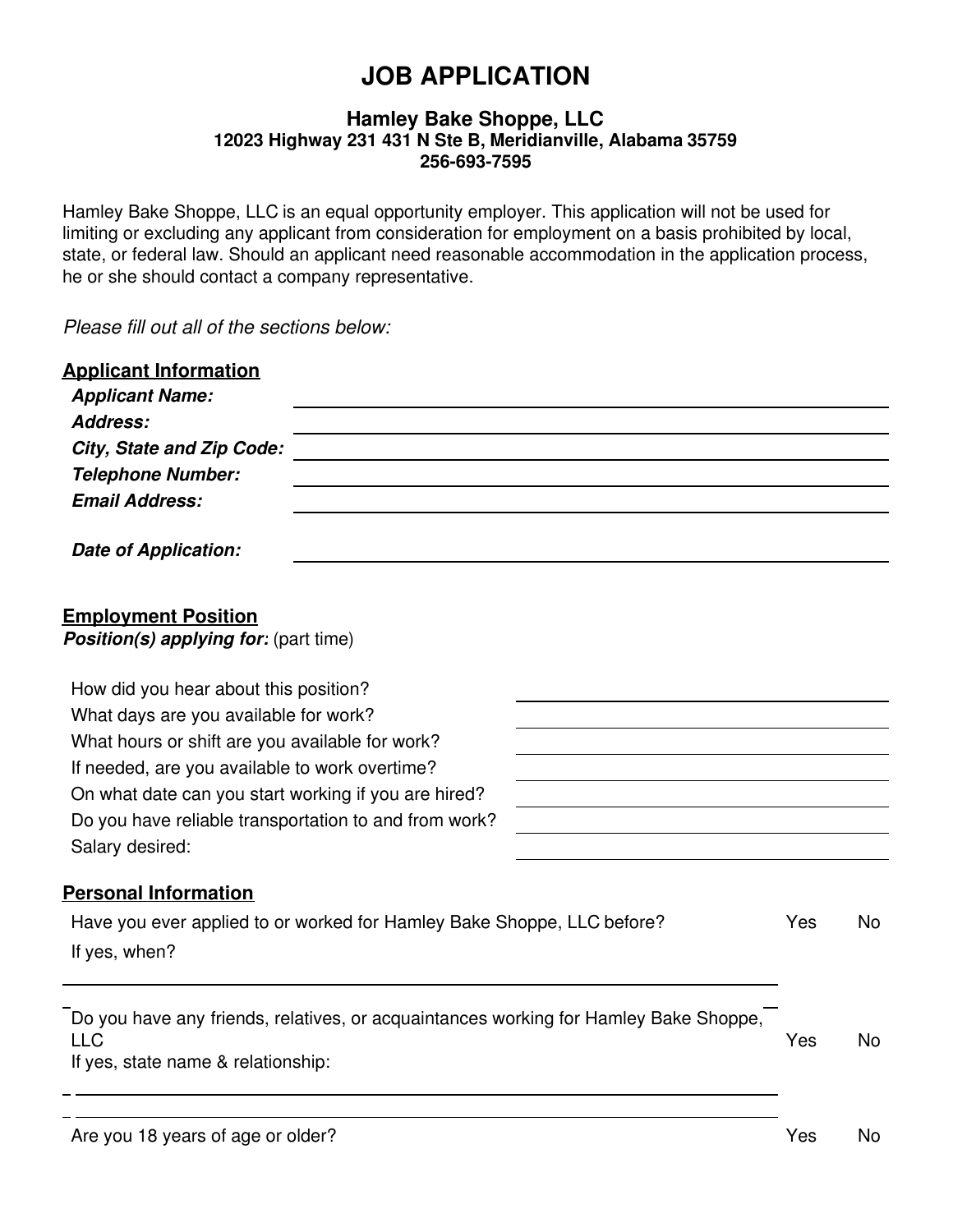| Are you a U.S. citizen or approved to work in the United States?                                       | Yes | No. |
|--------------------------------------------------------------------------------------------------------|-----|-----|
| What document can you provide as proof of citizenship or legal status?                                 |     |     |
|                                                                                                        |     |     |
| Will you consent to a mandatory controlled substance test?                                             | Yes | No. |
| Do you have any condition which would require job accommodations?                                      | Yes | No. |
| If yes, please describe accommodations required below.                                                 |     |     |
|                                                                                                        |     |     |
| Have you ever been convicted of a criminal offense (felony or misdemeanor)?                            | Yes | No. |
| If yes, please state the nature of the crime(s), when and where convicted and disposition of the case: |     |     |

*(Note: No applicant will be denied employment solely on the grounds of conviction of a criminal offense. The date of the offense, the nature of the offense, including any significant details that affect the description of the event, and the surrounding circumstances and the relevance of the offense to the position(s) applied for may, however, be considered.)*

#### **Job Skills/Qualifications**

Please list below the skills and qualifications you possess for the position for which you are applying:

*(Note: Hamley Bake Shoppe, LLC complies with the ADA and considers reasonable accommodation measures that may be necessary for eligible applicants/employees to perform essential functions. )*

# **Education and Training**

#### **High School**

| Name | Location (City,<br>State) | Year Graduated | Degree Earned |
|------|---------------------------|----------------|---------------|
|      |                           |                |               |

#### **College/University**

| Name | Location (City, State) | Year Graduated | Degree Earned |
|------|------------------------|----------------|---------------|
|      |                        |                |               |

#### **Vocational School/Specialized Training**

| Name | (Citv<br>State)<br>Location | Year C<br>Graduated | Earned<br>Dearee |
|------|-----------------------------|---------------------|------------------|
|      |                             |                     |                  |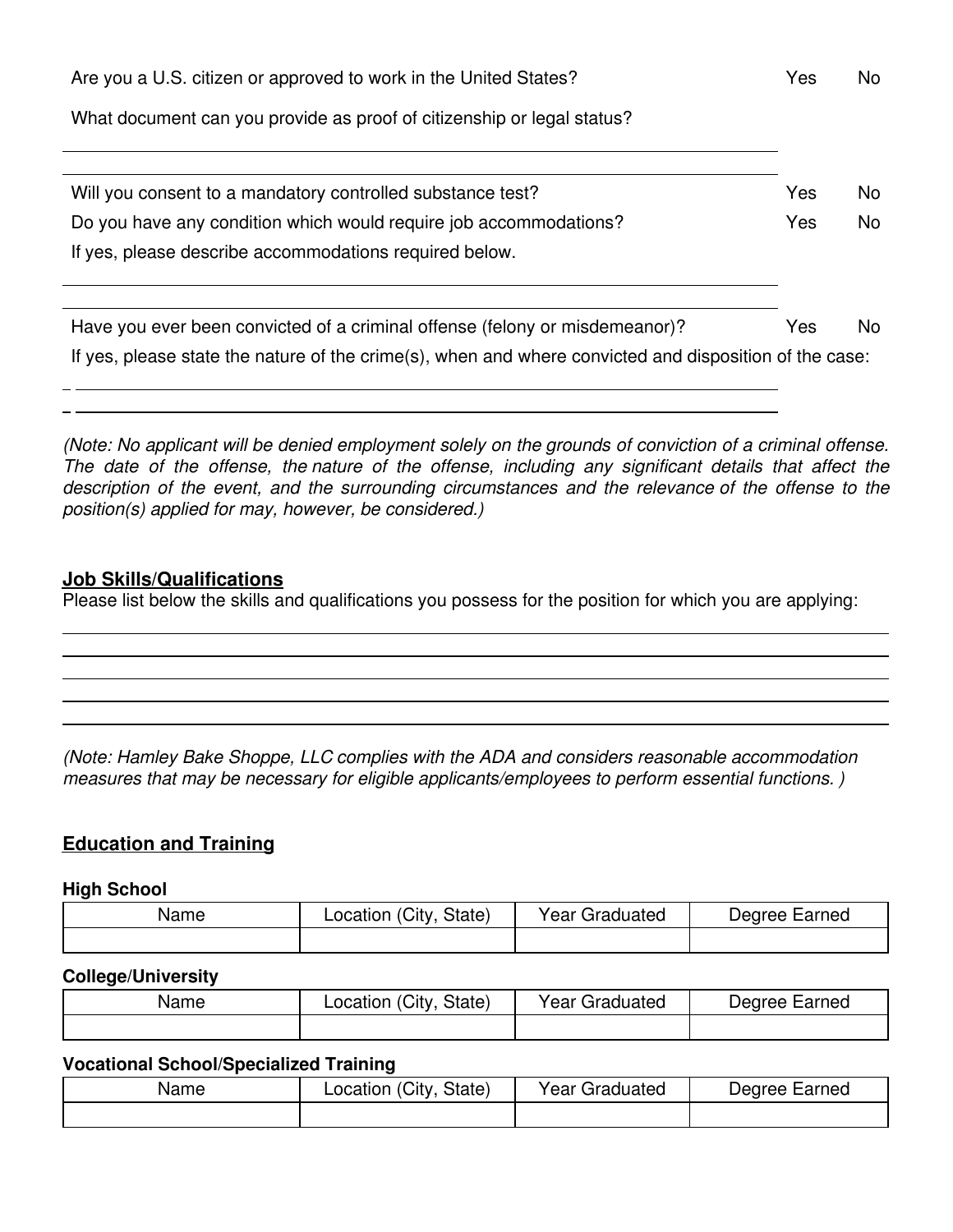## **Military:**

Are you a member of the Armed Services? What branch of the military did you enlist? What was your military rank when discharged? How many years did you serve in the military?

What military skills do you possess that would be an asset for this position?

#### *Previous Employment* **Employer Name:**

Job Title: Supervisor Name: Employer Address: City, State and Zip Code: Employer Telephone: Dates Employed: Reason for leaving:

#### **Employer Name:**

| Job Title:                 |  |
|----------------------------|--|
| <b>Supervisor Name:</b>    |  |
| <b>Employer Address:</b>   |  |
| City, State and Zip Code:  |  |
| <b>Employer Telephone:</b> |  |
| Dates Employed:            |  |
| Reason for leaving:        |  |
| <b>Employer Name:</b>      |  |
| Job Title:                 |  |
| <b>Supervisor Name:</b>    |  |
| <b>Employer Address:</b>   |  |
| City, State and Zip Code:  |  |
| <b>Employer Telephone:</b> |  |
| Dates Employed:            |  |
| Reason for leaving:        |  |

#### *References*

Please provide 3 personal and professional reference(s) below:

| Reference | <b>Contact Information</b> |
|-----------|----------------------------|
|           |                            |
|           |                            |